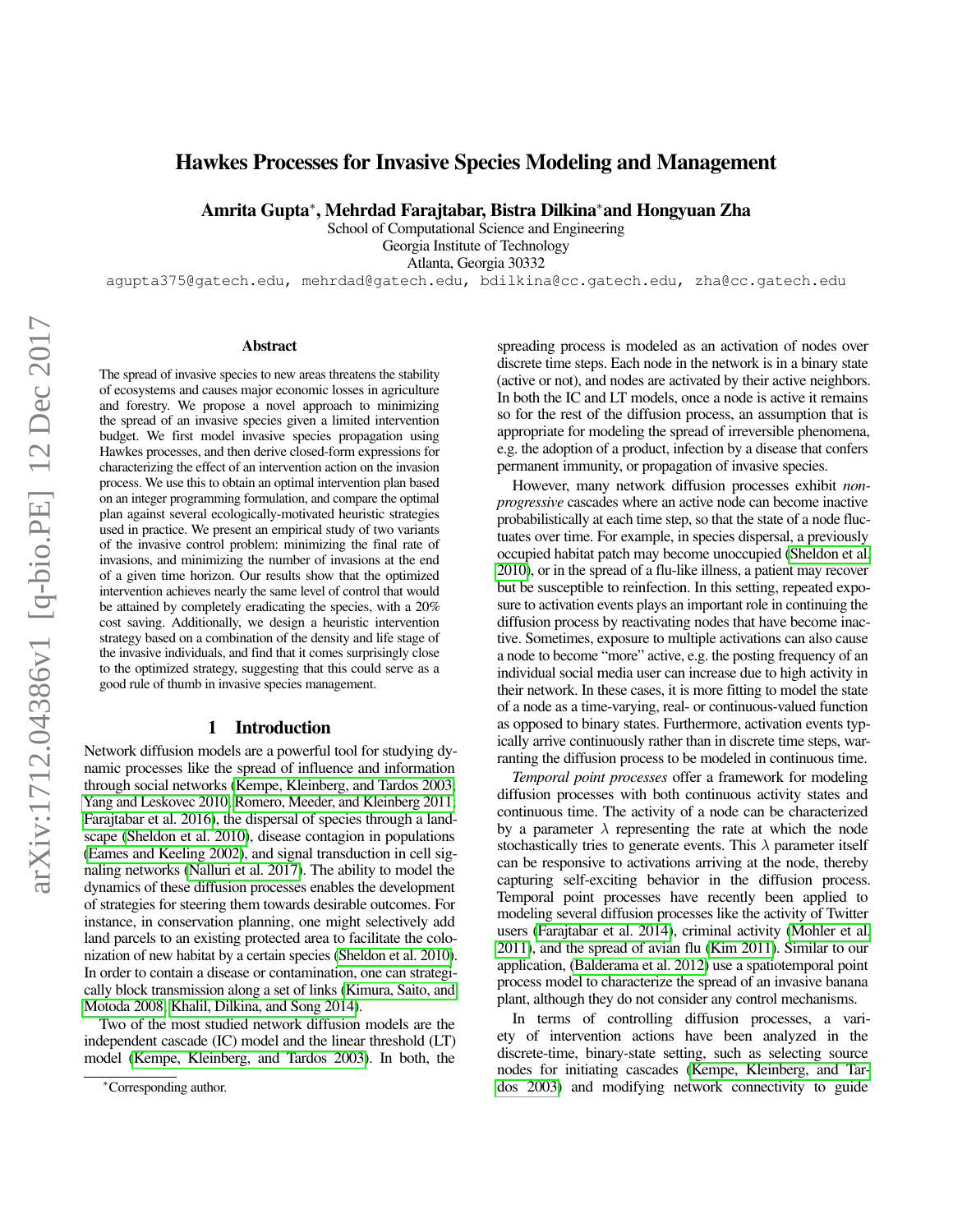the diffusion by adding or removing nodes [\(Sheldon et](#page-7-4) al. [2010\)](#page-7-4) and edges [\(Kimura, Saito, and Motoda 2008;](#page-7-7) [Khalil, Dilkina, and Song 2014\)](#page-7-8) or modifying edge weights [\(Wu, Sheldon, and Zilberstein 2015\)](#page-7-13). In contrast, there has been relatively little work on controlling dynamics in network temporal point processes. One possible control action is to manipulate the activity rate parameters  $\lambda$  at specific nodes, e.g. by incentivizing social media users to post more frequently. Steering user activity in this manner was first considered in [\(Farajtabar et al.](#page-7-9) 2014), and [\(Farajtabar et al.](#page-7-3) 2016) used the same intervention to develop a multistage strategy for shaping network diffusion with applications to mitigating fake news [\(Farajtabar et al.](#page-7-14) 2017). Recent work has also applied methods from stochastic differential equations to find the best intensity for information guiding [\(Wang et al.](#page-7-15) 2016) and achieving highest visibility [\(Zarezade et al.](#page-7-16) 2017). In our work, a *discrete* intervention for network point processes is considered for the first time that, unlike the above, modifies the activity rate parameter at select nodes by *deleting the history* of the point process.

Our work is motivated by the invasive species management problem in biodiversity conservation. The spread of non-native species to new areas is a cause of major concern, because they harm native species through predation, competition, disease or by otherwise disrupting food webs and ecosystem processes. These adverse effects have generated significant interest in limiting their spread. In particular, it is often important to eradicate invasive species to prevent irreversible change to ecosystems, but their removal can be prohibitively costly. In light of this, a common objective is to optimize the location of control efforts in order to maximize the efficacy of the intervention. We derive a novel approach for finding an optimal set of locations at which to remove individuals of an invasive species given a fixed budget. Although our work is motivated by a specific problem in environmental sustainability, the novel computational problem it poses appears in other domains that can be modeled using temporal point processes, such as mitigating the spread of pandemic infections using vaccination programs. The computational approach we develop here can be generalized to these broader applications.

## 2 Invasive

# Species Management and Hawkes Processes

### 2.1 Problem Statement

In the invasive species management problem, the goal is to identify locations at which to eradicate invasive individuals in order to minimize the spread of the species through the landscape. Let L be a set of distinct land parcels corresponding to basic units of management. An invasive species is observed to be proliferating and dispersing through the landscape until a given time  $\tau$ , when an intervention is performed by eliminating all invasive individuals present before  $\tau$  in a set of land units  $U \subseteq L$ . Each land unit  $i \in L$  has an associated cost  $c_i$  reflecting economic land management costs or effort needed to eradicate the invasive individuals, and the total cost of the intervention cannot exceed a given budget  $B$ . A feasible intervention plan is therefore a set of land parcels  $U$ with total intervention cost within  $B$ . After the intervention, the invasive species continues to spread until time  $T > \tau$ , but without the proliferative influence of the individuals eradicated at time  $\tau$ . Our goal is to find a feasible intervention plan that minimizes

the degree to which the landscape is affected by the invasion.

To formulate the invasive species management problem as a network diffusion optimization problem, we consider a landscape L consisting of n distinct land parcels modeled as nodes V in a graph, with edges between nodes that are close enough for dispersal to occur. The appearance of new invasive individuals in the network is modeled as a multivariate Hawkes process (see Section [2.2](#page-2-0) for a more rigorous treatment), where an invasion event at node  $i$  at time  $s$  is denoted  $(i, s)$ . Indexing invasion events by e, the history of the network diffusion process up to immediately before some time t is  $\mathcal{H}_{t-} := \{(i_e, s_e) | s_e < t\}.$ 

Invasive species can be introduced at any time by carriers like wind, animals or humans. These arrivals are called *exogenous* invasions, and their rate can vary spatially depending on landscape features or human activity. The instantaneous rate at which individuals are introduced to node  $i$  at time  $t$  is denoted by  $\mu_i(t)$ , and represents the probability of an exogenous invasion event in a small time window  $[t, t + dt)$ . Once an invasive individual has become established, it survives for an average lifetime β. Since many invasive species mature early and have short life expectancy [\(Sakai et al.](#page-7-17) 2001), we assume an individual born at  $s_e$  faces a constant risk of death  $\omega = \frac{1}{\beta}$ , so that the probability of the individual surviving until time  $t$ is given by the survival function  $e^{-\omega(t-s_e)}$ . While the individual survives, it initiates *endogenous* invasions, e.g. by releasing offspring. The likelihood of the offspring of an individual at location  $i$  dispersing to location  $j$  depends on an edge weight  $a_{ij}$  between the two nodes, which can be, e.g., a decaying function of the distance between  $i$  and  $j$  [\(Arim et al. 2006\)](#page-7-18).

All these effects together influence the rate at which new individuals appear in a given node  $i$  at time  $t$ , or the intensity  $\lambda_i(t)$ . This represents the conditional probability of observing an invasion event in a small time window  $[t, t + dt)$  given the history  $\mathcal{H}_{t-}$ .

$$
\lambda_i(t) = \mu_i(t) + \sum_{(j_e, s_e) \in \mathcal{H}_{t-}} a_{ij_e} \cdot e^{-w(t - s_e)} \tag{1}
$$

The first term  $\mu_i(t)$  is the rate of exogenous invasion events at node  $i$ , and the summation term captures the contribution of past invasion events  $(j_e, s_e)$  in the network towards endogenous invasions in node  $i$  at time  $t$ .

Control Objectives Given the graph representing our landscape and the invasion process dynamics described above, we can quantify the degree to which the landscape is affected by the invasive species spread at the end of our planning horizon  $T$  in a number of ways. One reasonable goal is to minimize the rate of invasions at time T, captured by  $\lambda(t;u)$ . Since  $\lambda(t;u)$ depends on events that will stochastically occur between  $\tau$  and t, it will vary across different realizations of the stochastic process, so instead we aim to minimize the total *expected* intensity at time T. Let  $\eta_i(t;u) = \mathbb{E}[\lambda_i(t;u)]$ , where the expectation is taken over all possible realizations of the stochastic process.

**Given:** A graph  $G(V, E)$  representing landscape L, edge weights A with  $a_{ij} = 0$  for  $(i, j) \notin E$  and  $a_{ij} > 0$  for  $(i, j) \in E$ , intervention time  $\tau$  and finite time horizon T, intervention costs  $c_i$  for each node  $i \in V$  and budget  $\mathcal{B}$ .

Find: A feasible intervention plan consisting of nodes  $U \subseteq V$ such that  $\sum_{i \in U} c_i \leq \mathcal{B}$ , that minimizes  $\sum_{i \in V} \eta_i(T;u)$ .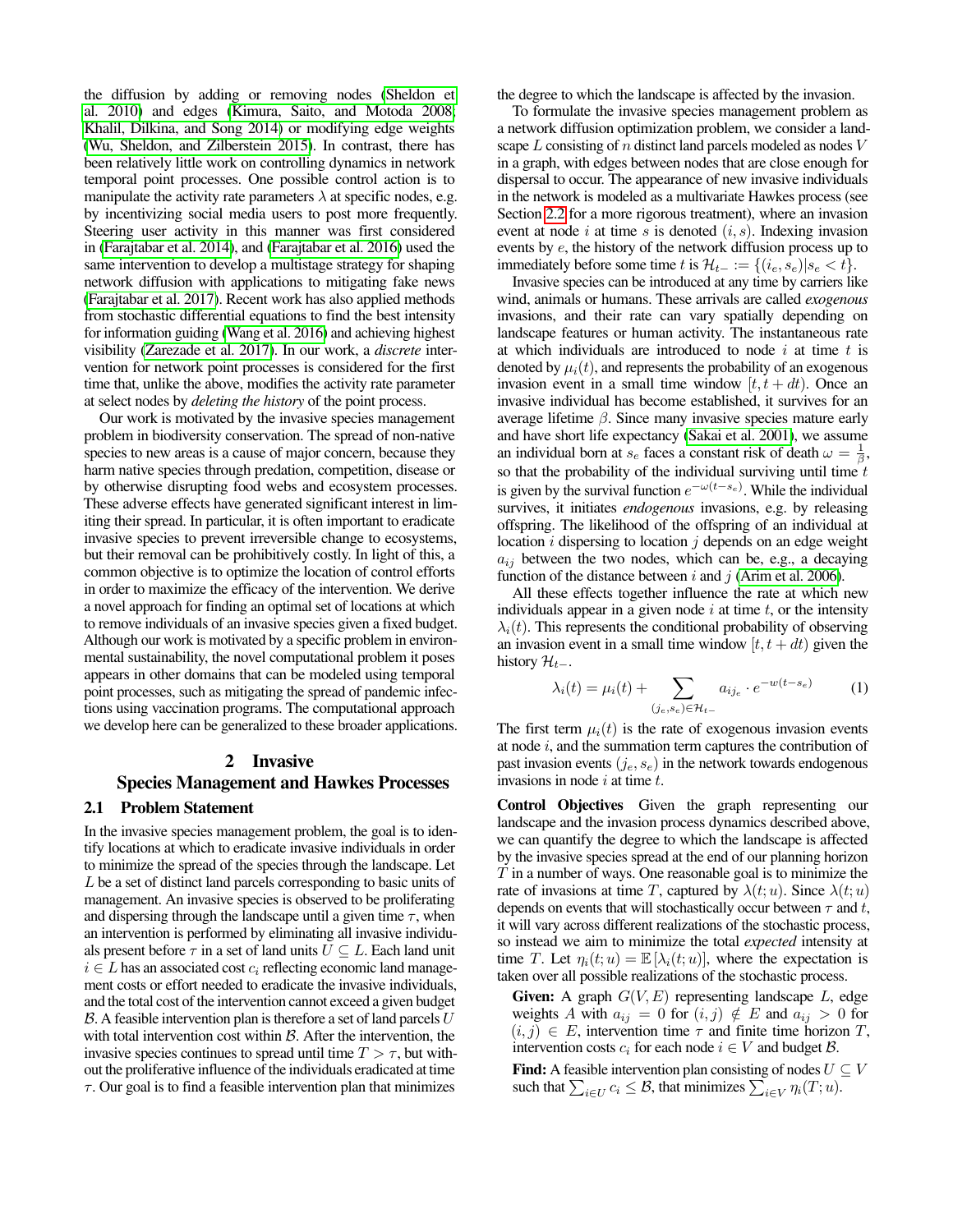Another plausible goal is to minimize the *total expected number* of invasions that occur until time  $T$ , since the ecological damage resulting from invasions is often a function of the population size [\(Blackwood, Hastings, and Costello 2010\)](#page-7-19). We cannot affect the process until  $\tau$ , so this amounts to minimizing the number of invasions in the interval  $[\tau, T)$ . We store the number of invasion events at each node over time using an *n*-dimensional counting process where  $\mathcal{N}_i(t;u)$  represents the number of invasive species individuals that have appeared in cell  $i$  by time  $t$ . Then, given the same inputs as before,

**Find:** A feasible intervention plan consisting of nodes  $U \subseteq V$ such that  $\sum_{i \in U} c_i \leq \mathcal{B}$ , that minimizes  $\sum_{i \in V} \mathbb{E} [\mathcal{N}_i(T)]$ .

## <span id="page-2-0"></span>2.2 Hawkes Processes

A multivariate Hawkes process can be thought of as a spatiotemporal point process, which is a random collection of points representing the time and location of events. An n-dimensional point process can be described by a counting process  $\mathcal{N}(t) = (\mathcal{N}_1(t), \cdots, \mathcal{N}_n(t))^{\top}$  where  $\mathcal{N}_i(t)$  is the number of events occurring at location  $i$  before time  $t$ . The behavior of the process can be characterized by the conditional intensity  $\lambda(t)$ . Given the history of the process up to time t,  $\mathcal{H}_{t-}$ , the expected number of events in a small time window [t, t + dt) is given by  $\mathbb{E}[d\mathcal{N}(t)|\mathcal{H}_{t-}] = \lambda(t)dt$ .

Hawkes processes model self-exciting phenomena in which the occurrence of events causes additional events to be more likely, such as social media posts spurring reposts [\(Farajtabar](#page-7-9) et al. [2014\)](#page-7-9), earthquake aftershocks inducing further aftershocks [\(Ogata and Zhuang 2006\)](#page-7-20), neuronal spike trains causing neighboring neurons to fire [\(Krumin, Reutsky, and Shoham](#page-7-21) [2010\)](#page-7-21), and in this work, an invasive species individual causing another individual to appear at the same or other nodes. This self-exciting behavior is modeled using a history-dependent intensity of the form:

$$
\lambda_i(t) = \mu_i(t) + \sum_{e:t_e < t} \phi_{ij_e}(t, t_e)
$$
\n
$$
= \mu_i(t) + \sum_{j=1}^n \int_0^t \phi_{ij}(t, s) d\mathcal{N}_j(s)
$$
\n(3)

 $\phi_{ij}(t, s)$  is called the impact function and captures the temporal influence of an event at location  $j$  at time  $s$  on the occurrence of events at location i at time  $t \geq s$ . Here, the first term  $\mu_i(t)$  is the exogenous event intensity, from outside the network and independent of the history, and the second term  $\sum_{e:t_e < t} \phi^{i j_e}(t,t_e)$  is the endogenous event intensity, modeling influence and interaction within the network. Defining  $\Phi(t,s) = [\phi_{ij}(t,s)]_{i,j=1...n}$ ,  $\lambda(t) = (\lambda_1(t), \dots, \lambda_n(t))^{\top}$ , and  $\mu(t) = (\mu_1(t), \dots, \mu_n(t))^{\top}$ , we can compactly rewrite Eq [\(2\)](#page-2-1) in matrix form:

$$
\lambda(t) = \mu(t) + \int_0^t \Phi(t, s) d\mathcal{N}(s)
$$
\n(4)

A common choice of impact function is the truncated exponential function  $\Phi(t,s) = Ae^{-\omega(t-s)} \cdot \mathbf{1}_{\geq 0}(t-s)$  where  $\phi_{ij}(t,s) = a_{ij}e^{-\omega(t-s)} \cdot \mathbf{1}_{\geq 0}(t-s)$ . The coefficient  $a_{ij}$ represents the strength of the influence of j on i, and the influence of an event that occurs at time s is 0 before s and decays off after s (e.g. a social media post becomes less relevant, an infected person becomes less contagious, or an invasive species becomes less likely to survive and reproduce). Since the intensity at any time  $t'$  only depends on the history of events up to time  $t'$ , we can also define the *state* at any time  $t'$  as  $y(t') := \int_0^{t'}$  $\int_0^{t'} e^{-\omega(t'-s)} d\mathcal{N}(s)$ , capturing the current effect of all events that have happened at each node up to time  $t'$ . Then,

$$
\lambda(t) = \mu(t) + Ay(t) = \mu(t) + \int_0^t Ae^{-\omega(t-s)}d\mathcal{N}(s)
$$

$$
= \mu(t) + \underbrace{\int_0^{\tau} Ae^{-\omega(t-s)}d\mathcal{N}(s)}_{\text{events before }\tau} + \underbrace{\int_{\tau}^t Ae^{-\omega(t-s)}d\mathcal{N}(s)}_{\text{events after }\tau}
$$

$$
= \mu(t) + Ae^{-\omega(t-\tau)}y(\tau) + \int_{\tau}^t Ae^{-\omega(t-s)}d\mathcal{N}(s)
$$

# 3 Our Approach to Discrete Interventions in Hawkes Processes

Given an invasion process starting at time  $t_0 = 0$ , suppose we plan to perform a management action at time  $\tau > t_0$  to steer the invasion process over the landscape network towards some objective at an arbitrary time  $T > \tau$ . Our management action entails the removal of all invasive individuals at a given set of locations  $U$  (see Figure [??](#page-3-0)). This can be thought of as deleting events at specific locations from the history of the Hawkes process, or alternatively as resetting the state of those locations to 0 at time  $\tau$ . Therefore, for  $t > \tau$  we have the intervention-dependent intensity:

$$
\lambda(t; u) = \mu(t) + Ae^{-\omega(t-\tau)} (u \circ y(\tau)) + \int_{\tau}^{t} Ae^{-\omega(t-s)} d\mathcal{N}(s; u)
$$
 (5)

<span id="page-2-1"></span>where  $\circ$  denotes element-wise product. Vector  $u$  encodes our management action (intervention) where  $u_i = 0$  indicates removing the history at location i and  $u_i = 1$  means not intervening at i.

#### 3.1 Expected Behavior After Intervention

We now derive closed-form expressions for our control objectives in terms of the expected intervention-dependent intensity  $\eta(t;u)$ . The first objective of interest is to minimize the sum of expected rate of invasive species at our target time:  $\sum_i \eta_i(T;u)$ .

By the superposition theorem of point processes, the process  $\mathcal{N}(t;u)$  can be decomposed into two independent point processes:

$$
\mathcal{N}(t;u) = \mathcal{N}_e(t;u) + \mathcal{N}_h(t;u)
$$

 $\mathcal{N}_e(t, u)$  is the counting process for events caused by the exogenous intensity from  $\tau$  to t, and  $\mathcal{N}_h(t;u)$  comprises the events generated due to the effect of previous events (history) before  $\tau$ . Each of these processes have associated intensities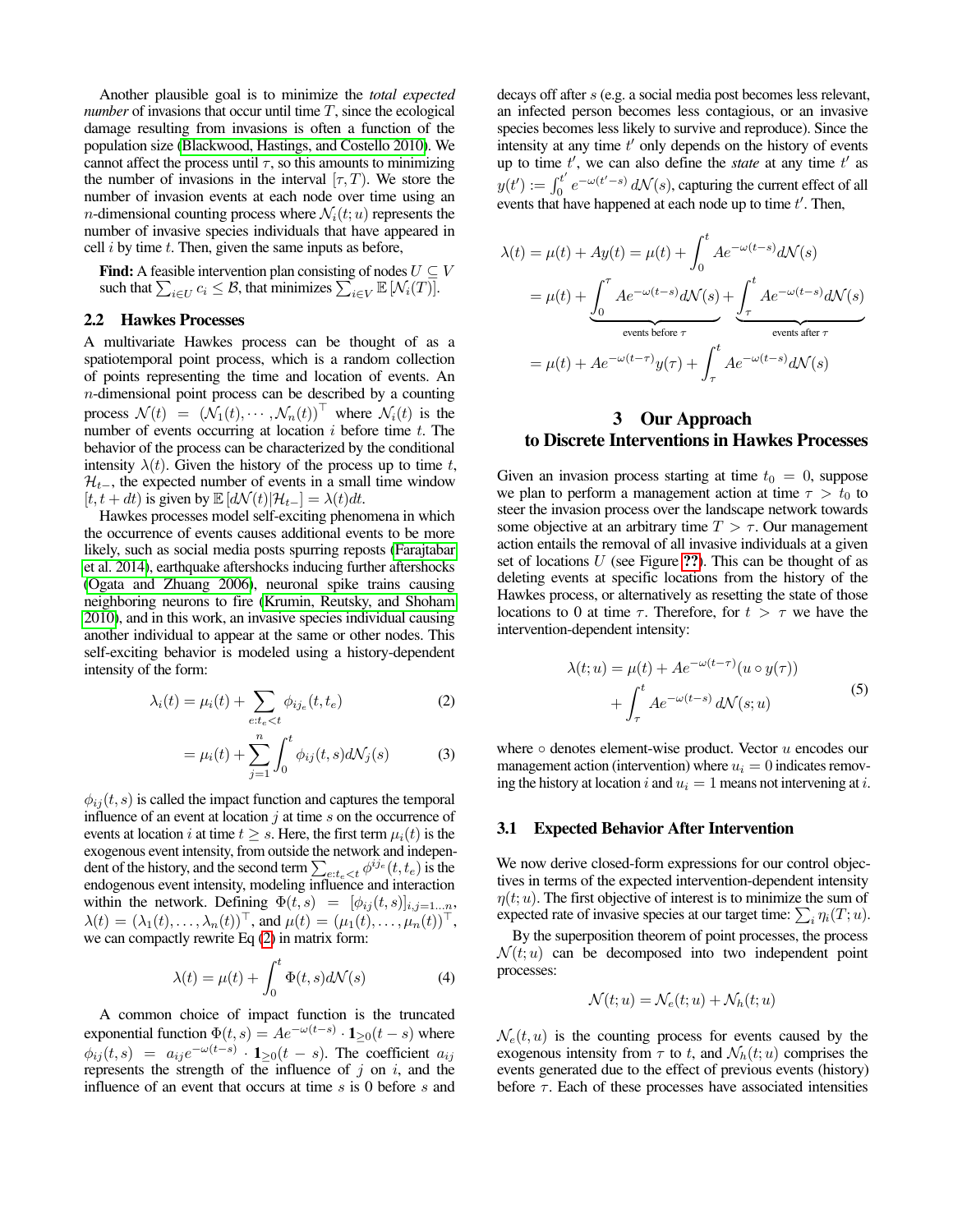<span id="page-3-0"></span>

Figure 1: A sample network and event history up to  $\tau$ . Each event contributes to the intensities at the event's node and its neighbors. If the event at node 1 is deleted at  $\tau$ , its contribution to intensities for  $t > \tau$  disappears.

$$
\lambda_e(t; u) \text{ and } \lambda_h(t, u):
$$
\n
$$
\lambda_e(t; u) = \mu + \underbrace{\int_{\tau}^{t} Ae^{-\omega(t-s)} d\mathcal{N}_e(s; u)}_{\text{from new events generated by } \mu}
$$
\n(6)

$$
\lambda_h(t;u) = \underbrace{Ae^{-\omega(t-\tau)}(u \circ y)}_{\text{from events before }\tau} + \underbrace{\int_{\tau}^{t} Ae^{-\omega(t-s)} d\mathcal{N}_h(s;u)}_{\text{from new events generated by history}}
$$
\n(7)

Correspondingly, we have their expected values  $\eta_e(t;u) = \mathbb{E}[\lambda_e(t;u)]$  and  $\eta_h(t;u) = \mathbb{E}[\lambda_h(t;u)]$ . For  $\eta_e(t;u)$ , we can write:

$$
\eta_e(t; u) = \mu + \mathbb{E}\left[\int_{\tau}^{t} A e^{-\omega(t-s)} d\mathcal{N}_e(s; u)\right]
$$
(8)

$$
= \mu + \int_{\tau}^{t} Ae^{-\omega(t-s)} \eta_e(s; u)ds \tag{9}
$$

Using Theorem 1 from [\(Farajtabar et al.](#page-7-3) 2016),  $\eta_e(t;u)$  =  $\Psi(t)\mu$  is a solution to Equation [9](#page-3-1) if and only if  $\Psi(t)$  =  $I + \int_0^t Ae^{-\omega(t-s)}\Psi(s)ds$ . For our choice of impact function:

$$
\Psi(t) = I + A(A - \omega I)^{-1} (e^{(A - \omega I)t} - I)
$$
(10)

Intuitively,  $\Psi(t)$  is a matrix function indexed by  $i, j$  which are cells.  $\Psi_{i,j}(t)$  can be interpreted as the total contribution of possible invasions at cell i at time  $t$  from events at j at any time before t (directly and indirectly).

Additionally, according to Theorem 3 in [\(Farajtabar et al.](#page-7-3) [2016\)](#page-7-3), by using integration by parts and the Laplace transform of point processes from [\(Farajtabar et al.](#page-7-9) 2014), we can show that  $\eta_h(t; u) = \Xi(t - \tau)A(u \circ y)$  where  $\Xi(t) = e^{(A - \omega I)t}$ . Putting these two together we have the analytical form for our first objective:

$$
\mathbb{E}[\lambda(t;u)] = \Psi(t)\mu + \Xi(t-\tau)A(u\circ y)
$$
 (11)

For the second objective we aim to minimize the total average number of invasive species in all locations,  $\sum_i \mathbb{E}[\mathcal{N}_i(T;u)]$ :

$$
\mathbb{E}[\mathcal{N}_i(T; u)] = \mathbb{E}[\int_0^T d\mathcal{N}_i(s; u)]
$$
  
= 
$$
\int_0^T \mathbb{E}[d\mathcal{N}_i(s; u)] = \int_0^T \eta(s; u)ds
$$
 (12)

Therefore, if we define  $\Gamma(t)$  =  $\int_0^t \Psi(s)ds$  and  $\Upsilon(t) = \int_0^t \Xi(s)ds$  we have:

$$
\mathbb{E}[\mathcal{N}(t;u)] = \Gamma(t)\mu + \Upsilon(t-\tau)A(u\circ y). \tag{13}
$$

It is easy to see that  $\Upsilon(t) = (A - \omega I)^{-1} (e^{(A - \omega I)t} - I)$  and  $\Gamma(t) = It + A(A - \omega I)^{-1} (\Upsilon(t) - It)$ . Intuitively,  $\Gamma_{i,j}(t)$  is the cumulative invasion from  $i$  to  $j$  up to time  $t$ .

In summary we have;

<span id="page-3-2"></span>
$$
\mathbb{E}[\lambda(T;u)] = \Psi(T)\mu + \Xi(T-\tau)A(u\circ y)) \tag{14}
$$

<span id="page-3-3"></span>
$$
\mathbb{E}[\mathcal{N}(T;u)] = \Gamma(T)\mu + \Upsilon(T-\tau)A(u \circ y) \tag{15}
$$

where

$$
\Xi(t) = e^{(A - \omega I)t} \tag{16}
$$

$$
\Psi(t) = I + A(A - \omega I)^{-1} (e^{(A - \omega I)t} - I)
$$
 (17)

$$
\Upsilon(t) = (A - \omega I)^{-1} (e^{(A - \omega I)t} - I)
$$
\n(18)

$$
\Gamma(t) = It + A(A - \omega I)^{-1} (\Upsilon(t) - It)
$$
\n(19)

# <span id="page-3-1"></span>3.2 Optimization Formulations

Given the closed forms we have derived for the expected behavior of the network diffusion process after intervention, we can define our first optimization problem as:

minimize 
$$
\sum_{u} \Psi(T)\mu + \Xi(T - \tau)A(u \circ y)
$$
  
subject to: 
$$
\sum_{i} (1 - u_i)c_i \leq \mathcal{B},
$$
 (20)  

$$
u_i = \{0, 1\} \forall i \in \{1, 2, ..., n\}
$$

where  $c_i$  and  $\beta$  are defined as before. Similarly, our second objective is:

minimize 
$$
\Gamma(T)\mu + \Upsilon(T - \tau)A(u \circ y)
$$
  
\nsubject to:  $\sum_{i} (1 - u_i)c_i \leq \mathcal{B}$ , (21)  
\n $u_i = \{0, 1\} \forall i \in \{1, 2, ..., n\}$ 

The dependence on our control variable,  $u$ , is linear and we can incorporate effective binary optimization techniques to find the optimal intervention plan. We used the mixed integer linear programming solver offered through the intlinprog function in MATLAB 2016b.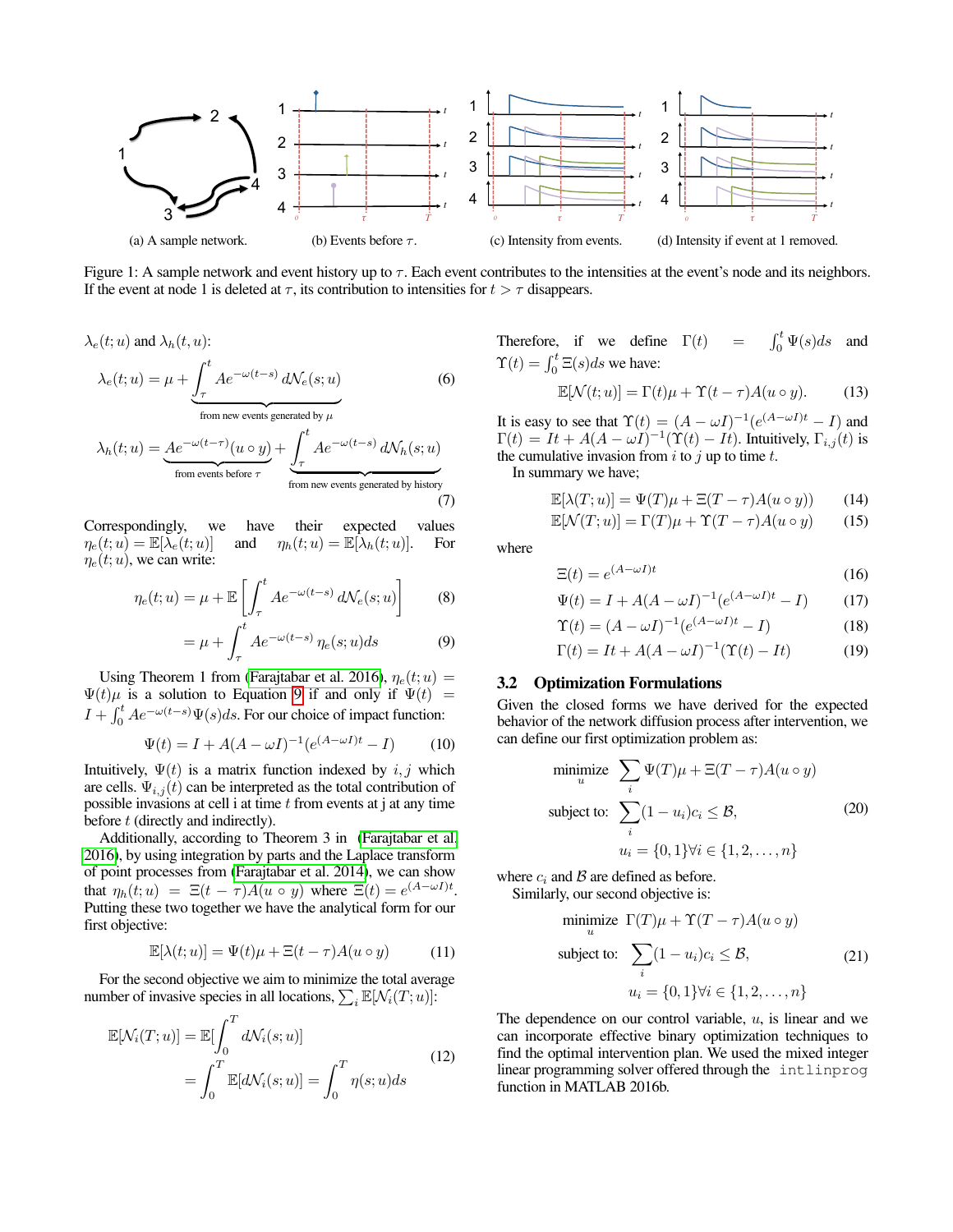## 3.3 Heuristic Interventions

Besides the optimized recommendations for intervention locations, it is also possible to choose locations on the basis of a number of heuristics. In each case, land units are considered in decreasing order of a heuristic criterion  $p$ , and we greedily build a set of intervention locations  $U$  by adding each successive location as long as there are invasive individuals to remove there and the cost of intervening at the location can be covered with our remaining budget. This process is described in Algorithm [1,](#page-4-0) where the heuristic criterion  $p$  is one of the following:

- Exogenous intensity  $(p_i = \mu_i)$ : locations at which invasive species have the highest rate of being introduced into the network. In invasion biology, this is known as "propagule pressure" and is believed to be an important component in determining whether a non-native species successfully invades a new habitat [\(Wittmann et al. 2014\)](#page-7-22).
- Number of events until  $\tau$  ( $p_i = \mathcal{N}_i(\tau)$ ): locations which have seen the most number of invasions in the observation window. Density-based eradication strategies [\(Taylor and](#page-7-23) [Hastings 2004\)](#page-7-23) have also been studied, especially in the context of budget availability.
- Intensity due to global events  $\tau$  ( $p_i = \lambda_i(\tau)$ ): locations with the highest rate of appearance of new individuals at the intervention time.
- Intensity due to local events (state)  $(p_i = y_i(\tau))$ : locations where there are the most actively proliferating individuals at the intervention time. This is related to the notion of adopting an intervention strategy that balances the density and fecundity of the invasive individuals [\(Taylor and Hastings 2004\)](#page-7-23).

<span id="page-4-0"></span>

| <b>Algorithm 1</b> Selects intervention locations by heuristic $p$                 |  |  |  |  |  |
|------------------------------------------------------------------------------------|--|--|--|--|--|
| 1: <b>procedure</b> HEURISTICLOCATIONS(V, c, $\mathcal{B}, \mathcal{N}(\tau)$ , p) |  |  |  |  |  |
| $U \leftarrow \emptyset$<br>2:                                                     |  |  |  |  |  |
| $W \leftarrow V$<br>3:                                                             |  |  |  |  |  |
| while $B > 0$ AND $W \neq \emptyset$ do<br>4:                                      |  |  |  |  |  |
| 5:<br>$u \leftarrow \arg \max p_i$                                                 |  |  |  |  |  |
| $i \in W$                                                                          |  |  |  |  |  |
| if $\mathcal{N}_u(\tau) = 0$ then<br>6:                                            |  |  |  |  |  |
| $W \leftarrow W \setminus u$<br>7:                                                 |  |  |  |  |  |
| else<br>8:                                                                         |  |  |  |  |  |
| if $B - c_u \geq 0$ then<br>9:                                                     |  |  |  |  |  |
| $U \leftarrow U \cup u$<br>10:                                                     |  |  |  |  |  |
| $W \leftarrow W \setminus u$<br>11:                                                |  |  |  |  |  |
| $\mathcal{B} \leftarrow \mathcal{B} - c_{\alpha}$<br>12:                           |  |  |  |  |  |
| return $U$                                                                         |  |  |  |  |  |
|                                                                                    |  |  |  |  |  |

# 4 Experiments

### 4.1 Synthetic Landscape Generation

In order to compare the performance of different invasive species control strategies in a naturalistic setting, we generated a set of synthetic landscapes capturing different landscape structural effects on invasive spread. Each landscape consists of an  $N$ -by- $N$  grid of cells. The frequency of exogenous invasions at each cell  $\mu_i$  is constant over time and is a uniformly distributed random variable in the range  $[0, \mu_{max}]$ . A small number of cells

<span id="page-4-1"></span>

(a) Exogenous intensity  $\mu_i$ . (b) Habitat suitability  $h_i$ .

Figure 2: Sample synthetically generated exogenous intensity matrix with 5 high invasion frequency seed points, and habitat suitability matrix generated as a mixture of 5 2D Gaussians. Brighter colors indicate higher intensity and suitability.

 $(\theta_{\mu 1})$  have an exogenous invasion rate of  $\theta_{\mu 2} \cdot \mu_{max}$  for some  $\theta_{\mu 2} > 1$ , representing locations that act as introduction points for the invasive species.

We generate 3 different classes of landscape based on the construction of the mutual influence parameters  $a_{ij}$ . In all cases,  $a_{ij}$  takes the form  $a_{max} \cdot h_i \cdot e^{-d_{ij}^2}$ .  $a_{max}$  can be thought of as the establishment success rate of offspring of the invasive species given ideal conditions. However, the true establishment success may depend on the habitat suitability  $h_i$  at the destination. Finally, the likelihood of offspring dispersing to a location  $i$ from location  $j$  is modeled as a decaying function of the squared Euclidean distance  $d_{ij}$ . The 3 landscape classes we generate are:

- Local uniform: Dispersal can occur only between each cell and its 8-cell neighborhood, and the habitat quality  $h_i = 1$ everywhere (invasives often exhibit phenotypic plasticity and can survive in a range of environments [\(Sakai et al. 2001\)](#page-7-17)).
- Local non-uniform: Again, dispersal can take place only between adjacent cells, but  $h_i$  varies spatially. The habitat suitability landscape matrix is generated using a mixture of  $\theta_G$  2D Gaussian functions, scaled such that  $h_i \in [0.5, 1]$ . Each Gaussian is characterized by  $(\mu_x, \mu_y, \sigma_x, \sigma_y, \rho)$ , where  $\mu_x$  and  $\mu_y$  are the x, y coordinates of the mean,  $\sigma_x$  and  $\sigma_y$ are the standard deviations along each dimension, and  $\rho$  is the correlation between  $\sigma_x$  and  $\sigma_y$ .
- Local non-uniform with jumps: In addition to influence between adjacent cells, a small number  $(\theta_I)$  of connections are allowed between non-adjacent cells, to model the effect of occasional long-range dispersal events on invasive species spread.

We present results for 20x20 landscapes with  $\mu_{max} = 0.02$ with  $\theta_{\mu 1} = 5$  invasion foci, where human-mediated introductions are responsible for on average 0.06 invasions per cell per unit time (i.e.  $\theta_{\mu 2} = 3$  $\theta_{\mu 2} = 3$  $\theta_{\mu 2} = 3$ ). Figure 2 shows a sample realization of the exogenous intensities across a synthetic landscape. For the non-uniform landscapes, we generate a habitat suitability surface using a mixture of  $\theta_G = 5$  Gaussians, an example of which is also pictured in Figure [2.](#page-4-1) In the local non-uniform landscape with jumps, we randomly select  $\theta_J = 10$  pairs of non-adjacent landscape cells between which dispersal may occur. Finally, we set the establishment success rate of the invasive species to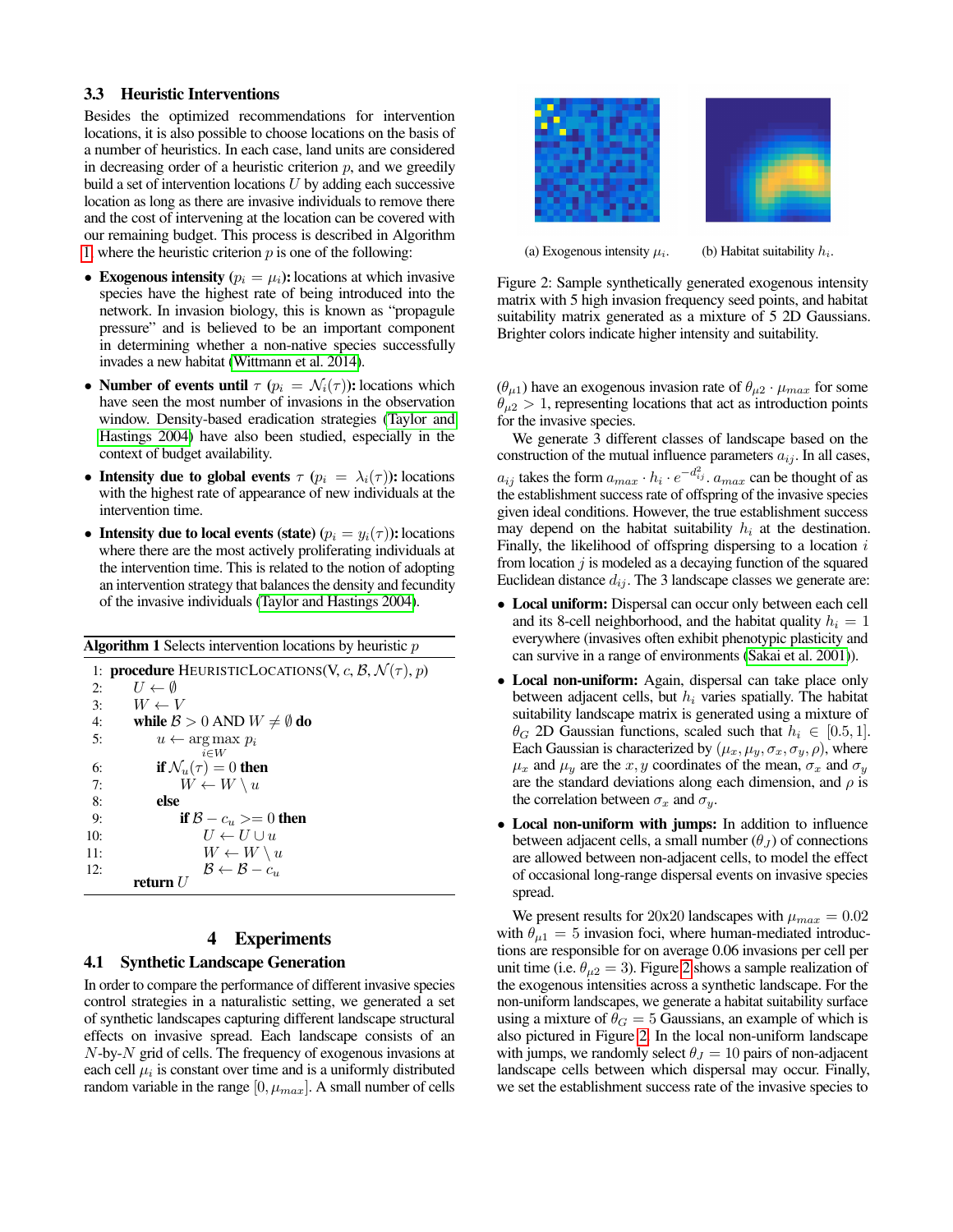<span id="page-5-0"></span>

Figure 3: Invasion cascades after an optimal intervention with  $\mathcal{B} = 0.20 \cdot \mathcal{B}_{tot}$  on a local non-uniform landscape. Simulated cascades are compared to the analytically computed intensity and number of invasions for the optimal plan.

 $a_{max} = 0.05$  and its death rate  $\omega = 0.15$ .

For all landscapes, we set a finite planning horizon of  $T = 100$ and intervention time  $\tau = 50$ . The intervention cost  $c_i$  at each land unit is set to a fixed unit cost plus a cost proportional to the number of invasive individuals established there at time  $\tau$ . For each landscape type, we simulate 10 realizations of invasion cascades from  $t = 0$  to  $\tau$ . In each case, we then compute  $\mathcal{B}_{tot}$  the cost of removing all the invasive individuals that have appeared in the landscape by  $t = \tau$ , and set the intervention budget B as a fixed percentage of  $\mathcal{B}_{tot}$  to allow comparisons between the different realizations. In most of our problem instances, finding the optimal plan took the linear programming solver under 1 minute.

#### 4.2 Results

Validation of Derived Analytical Expressions First, we empirically evaluate the closed-form expressions for our intervention objectives  $\mathbb{E}[\lambda(T)]$  and  $\mathbb{E}[\mathcal{N}(T)]$ . We simulate a single realization of an invasion cascade up to time  $\tau$ , implement a fixed intervention  $U$  and simulate many realizations of the subsequent cascade until time  $T$  with which we compute the empirical intensity and number of invasions at each time  $t \leq T$ . We compare these to the theoretical expected intensity and number of invasions computed using Equations [14](#page-3-2) and [15,](#page-3-3) following the same intervention  $U$ . The results are shown in Fig. [3.](#page-5-0) The theoretically computed values closely match the observed empirical mean values for both quantities. In the rest of our experiments, we report only the theoretically computed values.

Invasives Management with a Limited Budget In order to examine the impact of budgetary restrictions on the effectiveness of different invasives management strategies, we vary the intervention budget B available from 20% to 80% of  $\mathcal{B}_{tot}$ . For comparison, we also include the (infeasible) complete intervention in which all invasive individuals are eradicated from the landscape at time  $\tau$ , as well as the case in which no intervention is performed. In Table [1](#page-5-1) we report the % reduction in invasives activity achieved in relation to the no-intervention case for the local uniform landscape (qualitatively similar

<span id="page-5-1"></span>

| Intensity at $T$                       |                |                |                |                |  |
|----------------------------------------|----------------|----------------|----------------|----------------|--|
|                                        | Budget $(\%)$  |                |                |                |  |
| <b>Strategy</b>                        | 20             | 40             | 60             | 80             |  |
| none                                   | $0.0 + 0.0$    | $0.0 + 0.0$    | $0.0 + 0.0$    | $0.0 + 0.0$    |  |
| $\mu_i$                                | $8.6 \pm 1.1$  | $16.5 + 1.3$   | $24.3 + 1.4$   | $32.3 + 2.1$   |  |
| $\mathcal{N}_i(\tau)$                  | $8.8 + 1.4$    | $18.0 \pm 1.6$ | $27.0 \pm 2.2$ | $35.6 + 2.6$   |  |
| $\lambda_i(\tau)$                      | $13.4 + 1.9$   | $25.0 \pm 1.5$ | $33.7 + 2.1$   | $39.4 \pm 2.4$ |  |
| $y_i(\tau)$                            | $15.7 + 1.2$   | $27.1 + 1.4$   | $36.5 \pm 2.4$ | $40.9 \pm 2.8$ |  |
| optimal                                | $20.0 \pm 1.2$ | $31.2 + 0.0$   | $37.9 \pm 2.6$ | $41.2 + 2.8$   |  |
| all                                    | $41.8 + 2.9$   | $41.8 + 2.9$   | $41.8 + 2.9$   | $41.8 + 2.9$   |  |
| Number of Invasions from $\tau$ to $T$ |                |                |                |                |  |
|                                        | Budget $(\%)$  |                |                |                |  |
| <b>Strategy</b>                        | 20             | 40             | 60             | 80             |  |
| none                                   | $0.0 + 0.0$    | $0.0 + 0.0$    | $0.0 + 0.0$    | $0.0 + 0.0$    |  |
| $\mu_i$                                | $11.5 + 1.3$   | $22.4 + 1.4$   | $33.1 + 1.6$   | $44.2 + 2.2$   |  |
| $\mathcal{N}_i(\tau)$                  | $11.9 \pm 1.7$ | $24.4 + 1.7$   | $36.6 \pm 2.4$ | $48.2 \pm 2.8$ |  |
| $\lambda_i(\tau)$                      | $18.0 \pm 2.3$ | $33.7 + 1.6$   | $45.6 \pm 2.2$ | $53.5 + 2.3$   |  |
| $y_i(\tau)$                            | $21.2 + 1.3$   | $36.7 \pm 1.3$ | $49.6 + 2.3$   | $55.6 + 2.8$   |  |
| optimal                                | $26.4 \pm 1.2$ | $41.6 \pm 1.9$ | $51.2 \pm 2.6$ | 55.9±2.8       |  |
| all                                    | $56.8 \pm 3.0$ | $56.8 \pm 3.0$ | $56.8 \pm 3.0$ | $56.8 \pm 3.0$ |  |

Table 1: Mean and SD % reduction in the invasive species activity achieved by implementing each intervention strategy in a local uniform landscape.

results were obtained for the other two landscape types, and are presented in the Supplemental Information). At best, removing all invasive individuals could achieve a 41.8% reduction in the invasion intensity at  $T$  and a 56.8% reduction in the number of invasions from  $\tau$  to T. Correspondingly, the optimal strategy attained a 37.9% reduction in intensity and a 51.2% reduction in invasion events, or over 90% of the level of control obtained by eradicating everything, with only 60% of the budget. This demonstrates that our method has the potential to deliver significant cost savings in invasives management.

In all landscape settings and at all budget levels, the bestknown feasible solution with the optimized intervention plan. Figure [4](#page-6-0) shows the % optimality gap of the heuristic management strategies relative to the optimal plan. The best performing heuristic approach was the selection by maximum state  $y_i(\tau)$ , which was consistently within 10% of the optimal value across landscape setting and budget levels. This is in agreement with studies that have observed that the efficacy of invasive species management plans is sensitive to species life history and population growth rate ([\(Buhle, Margolis, and Ruesink 2005\)](#page-7-24)). Furthermore, we do not require a precise knowledge of the dynamics of the spread process in order to follow the  $y_i(\tau)$  heuristic. Observing a trace of the invasion process or the ability to determine the life stage of observed invasive individuals may be sufficient to characterize the state of each location. This, combined with the favorable performance of the  $y_i(\tau)$  heuristic, suggests it could potentially be used as a rule of thumb for planning management efforts.

Unsurprisingly, our results also show the locations recommended for minimizing each objective are different from one another (Figure [5\)](#page-6-1), suggesting there are possible trade-offs that may be of interest to conservation planners developing long-term strategies for invasive species management. In particular, it appears that minimizing intensity focuses intervention effort at relatively few core areas of invasion whereas minimizing the total number of invasions targets more peripheral locations.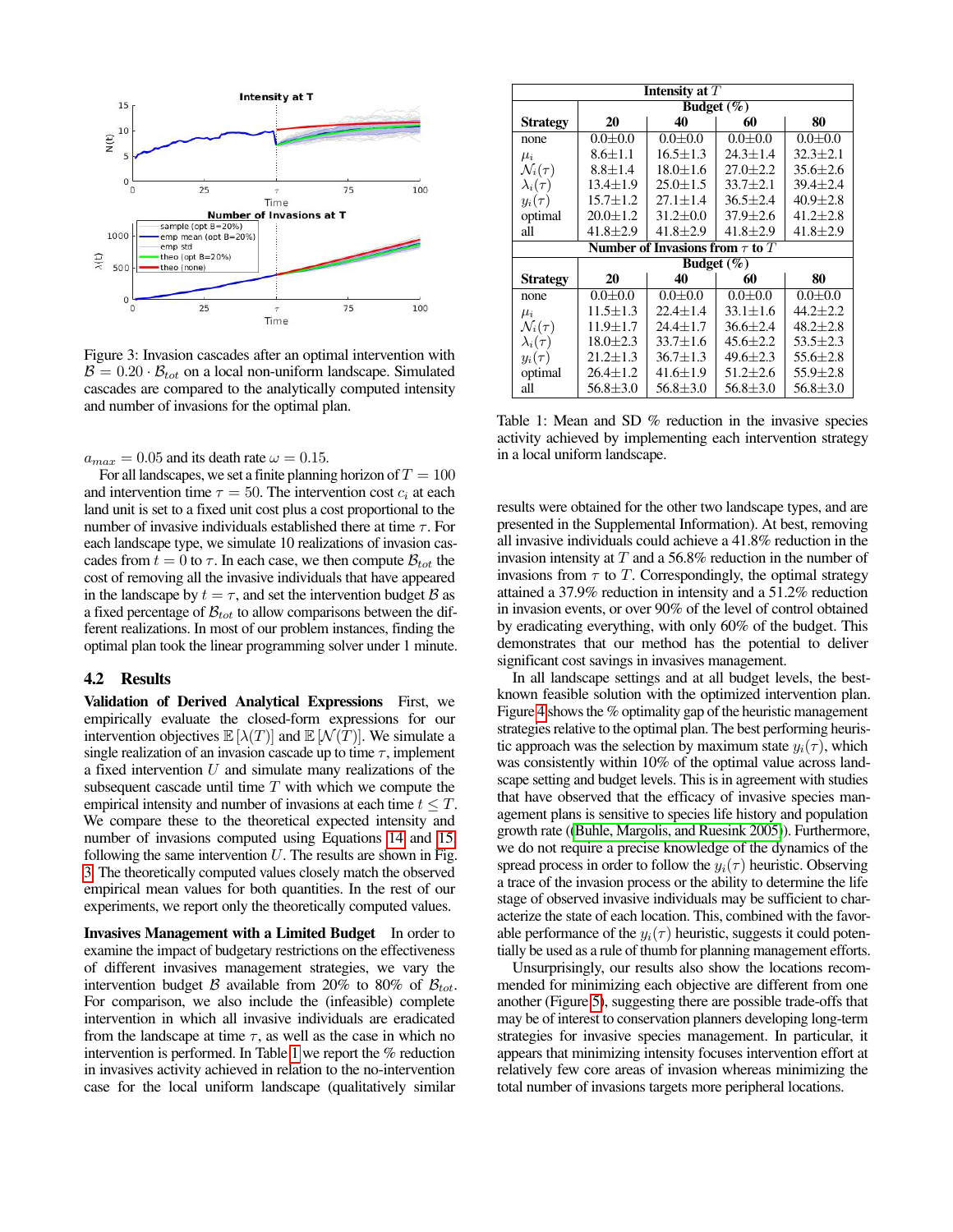<span id="page-6-0"></span>

Figure 4: Mean optimality gap % for the heuristic strategies and the infeasible complete eradication intervention. Rows correspond to different landscape classes, and columns correspond to the minimization objectives.

<span id="page-6-1"></span>

control, and that in the absence of detailed data on the dynamics of the spread over the landscape, developing an intervention plan targeting locations with high densities of young, rapidly spreading individuals may be a good general principle.

Figure 5: Overlap between optimal intervention plans for minimizing the total invasion rate versus the total number of invasions at T with  $20\%B_{tot}$ , for (left) local uniform, (center) local non-uniform, and (right) local non-uniform  $+$  jumps landscapes. Locations minimizing intensity only (blue), number of invasions only (red) and both (green).

# 5 Conclusions

We demonstrate how Hawkes processes can be used to model the dynamics of invasive species spread through a landscape. We then consider the effect of an intervention consisting of the eradication of invasive individuals at designated sites on the invasion process, which equates to history deletion in the point process. We are interested in minimizing the *expected* rate of invasion and the *expected* number of invasions in a finite time horizon T resulting from our intervention. Our main contribution is to develop a closed-form expression for these network diffusion-related objectives after applying a given intervention plan. This introduces a novel intervention mechanism to the control of network temporal point processes, and also adds to existing methods for finding optimal intervention plans for invasive species management. Our empirical results suggest that optimized intervention plans obtained using our approach can achieve cost-effective